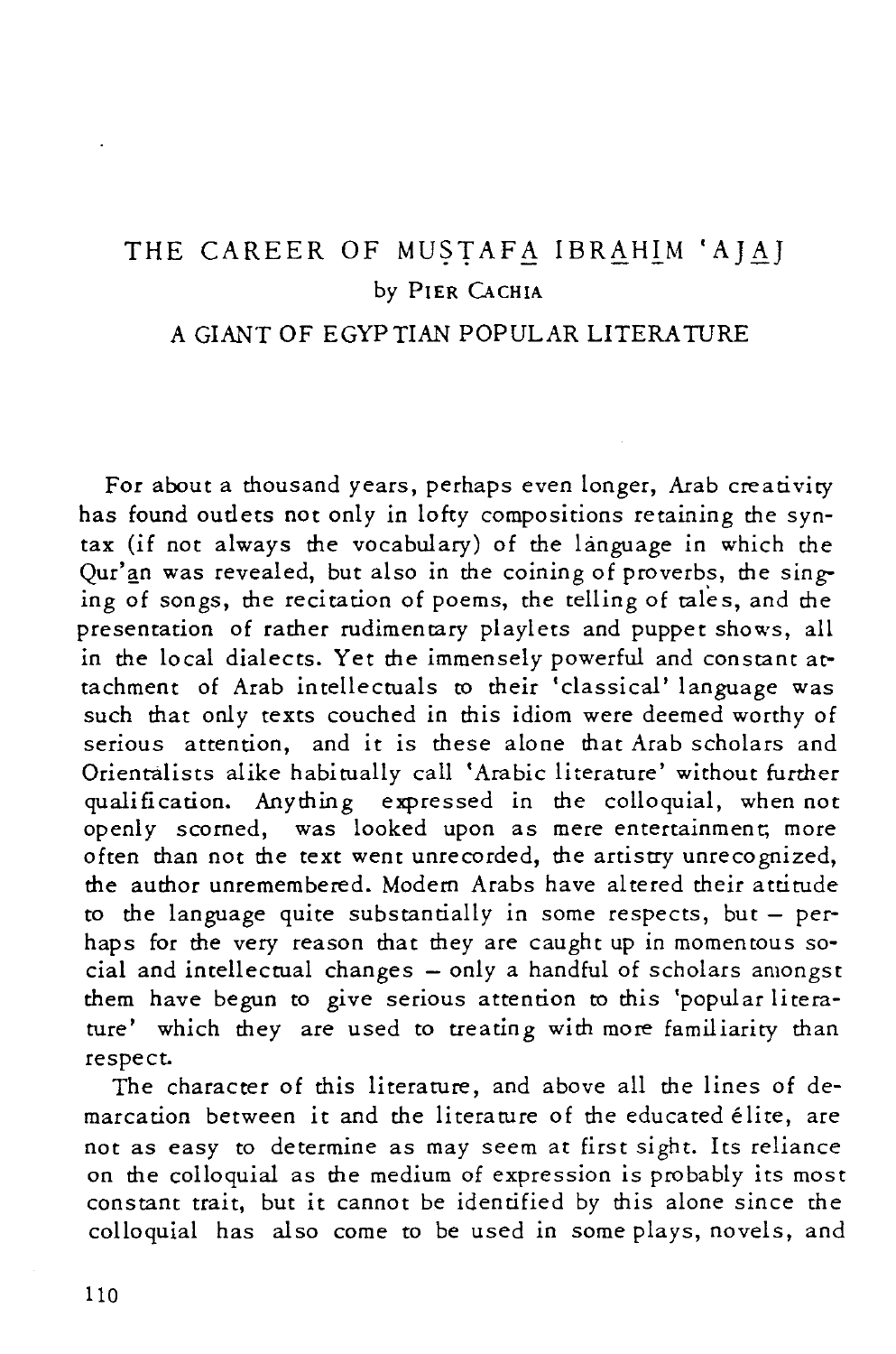poems which are undoubtedly elitist. It has some of the features associated with European folk-literature in that the bulk of it is orally transmitted by rural artists of little or no formal education. addressing crowds at religious festivals; but that it excludes neither city dwellers nor pen-and-paper compositions is obvious from the career of Mustafa Ibrahim 'Ajai.<sup>1</sup>

About the man we have only scraps of information. His full name was Mustafa ibn Ibrahim ibn Mustafa ibn as-Sayyid as-Sarif al-Hassab, but he was known as as-Sayh Mustafa Ibrahim 'Ajaj and in at least one of his publications he claimed to be descended from the Prophet through al-Husayn. He appears to have been of Upper Egyptian stock, and to have started his career late in the 19th century, for he has several verse compositions in praise of Khedive 'Abbas Hilmi II, who ruled Egypt from 1892 to 1914, and another celebrating the war in the Sudan, which ended in 1898.<sup>2</sup> By singers who still remember him, 'Ajaj is said to have died in or about 1936.

<sup>1</sup> The transliteration used here is intended to reduce the number of footnotes required when texts in the colloquial are transcribed. It is basically Brockelmann's, except that: (a)  $\overline{c}$  is represented by j, (b)  $\overline{f}$  is represented by  $k$ , and (c) all diacriticals affecting actual pronunciation are placed *under* the letters. Diacriticals are placed above letters only to identify the form in classical Arabic where this differs from the colloquial; they may therefore be ignored by readers who are not interested in such correspondences. The diacriticals in  $d, d, s, s, s, t, t$ , and  $\ddot{z}$  indicate that the letters are pronounced d, s, t or z in the colloquial, but correspond to  $\phi$ , j , t.espectively in theclassical; a, i, u indicate زي, ط , ش, ث ,ص , ف that a vowel pronounced short in the colloquial is long in the classical, and  $\ddot{a}$ ,  $\dddot{i}$ ,  $\dddot{u}$  signify the opposite; *e* and  $o$  correspond to the classical diphthongs *ay* and *aw;* but variations in short vowels are so many and affect dictionary hunting so little that they have been disregarded, as has the occasional elision of the glottal stop, which is not unknown in the classical. The Arabist should not find it very difficult to recognize the classical *bihi* in *bih* or *'adabuka* in 'azabak. Finally, it should be noted that j and q ( c:: and J in the classical) are pronounced g and in some parts of Egypt (mostly the North) and j and g in others (mostly the South).

<sup>2</sup>My information has been culled from obscure itinerant singers, and from six undated booklets published by 'Ajaj, entitled al-Fann al-'ajib  $f$ i munajat at-tabib; Husn al-maqal al-kabir *fi l-maugwil wa l-azjal*;  $M$ urawwiq al-mizaj /i *l-mawawil l-ibn 'Ajaj: Mun'is al-'alil /i l-azjal wa* l-mawgwil; Nur ad-diya wa l-ibtihaj *fi fann al-mawgliya l-ibn 'Ajaj*; and an-Nur al-waddab *fi l-mawawil al-milah*. These are so inaccessible to most readers that I see no point in pinpointing the derivation of each statement or quotation.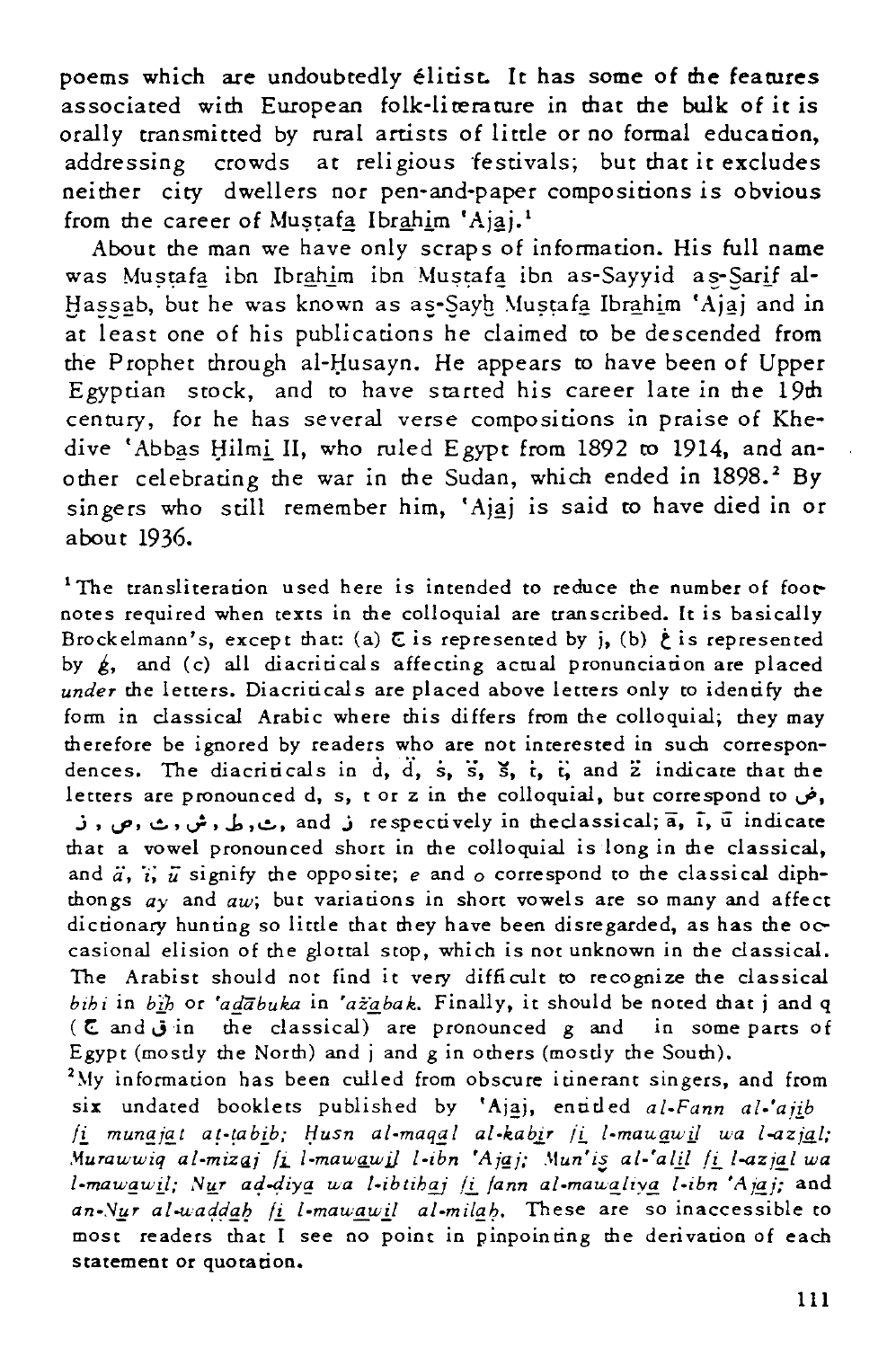It is clear that he had a fairly substantial education of a traditional Islamic type; but the claim made for him by some presentday singers that he srudied at the Azhar for fifteen years and had the title of '*glim* is probably exaggerated, for he appears to have commanded only modest employment: in most of his booklets he describes himself as a  $kathb - i.e.$  a clerk, or probably a letterwriter  $-$  in Bulaq, and in one as an employee of the railway yards in Bulaq. It is not impossible, however, that he was content to hold a humdrum job that ensured his material needs while he sought an outlet for his creativity and ambitions in popular literature.

Such artistic devotion is not unparalleled in a field that offers few glittering prizes. As has already been noted, the intellectuals seldom take these popular arts seriously. Even in rural communities, villagers with a stock of good songs or good stories naturally enjoy the admiration and approbation of their fellows and may make some extra money by performing at local festive occasions; but to earn a living as full-time performers they generally need to take to to the road, going from one local saint's day celebration to another, and being then regarded as little better than vagrants, so that not a few of the 'full-timers' are either gypsies or men who started by running away from home early in life and serving a long apprenticeship with some itinerant singer before branching out on their own.

*Either* because he was not endowed with a good singing voice or because he was entitled to a higher social status, 'Ajaj was never a professional performer, but he was a prolific pen-and-paper versifier. He did occasionally compose in classical Arabic and in accordance with the conventions of classical Arabic poetry; but his efforts then were confined to a few lines laden with the rhetorical artifices with which, by the late 19th century, the new modernistic elite was already *becoming* impatient. Here for example is a couplet in the *basit* metre<sup>3</sup> which combines a pun on the word *bal* (which may mean either a beauty spot or a maternal uncle) with a fanciful reference to the canonical law of inheritance:

li-llahi halun 'ala haddi l-habibi lahu bi l-'asiqina kama sa'a l-hawa 'abatu warrattuhu habbata l-qalbi l-qatili bihi wa-kana 'ahdi 'anna l-hala la yaritu

<sup>3</sup>A combination of short and long syllables which gives the following pattern for each hemistich:  $\frac{1}{2} - \frac{1}{2} - \frac{1}{2} = \frac{1}{2} - \frac{1}{2} = \frac{1}{2}$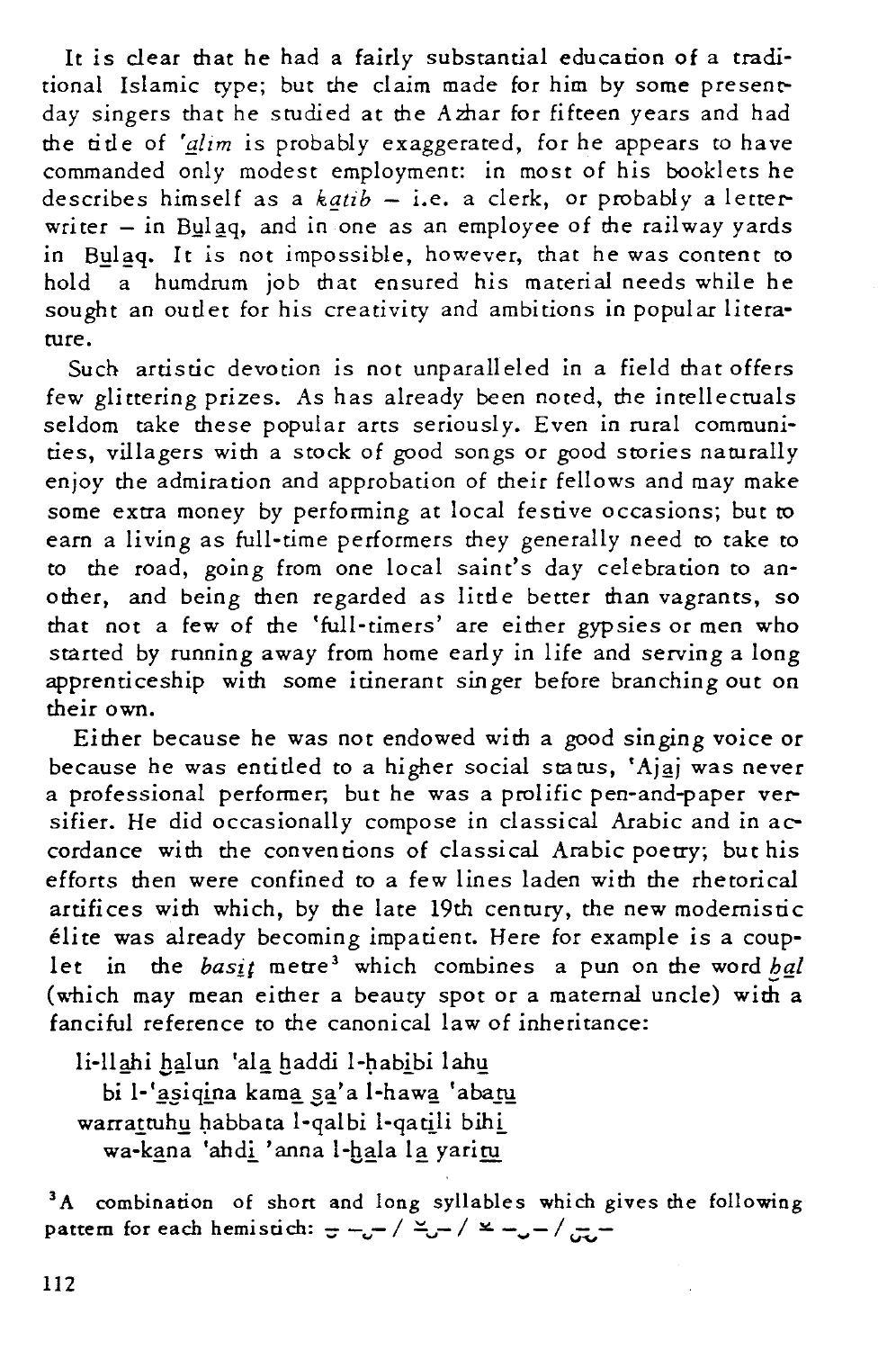*Ah for a beauty-spot on the cheek of* my *beloved which Plays havoc with lovers, as passions will' To it I have bequeathed the core of a heart that has died for it. Although* I *knew that a maternal unCle is not entitled to inherit.* 

He was much more prolific, however, in the colloquial, using a variety of pose-classical metrical forms, in most of which what *is*  a hemistich in classical poetry forms a complete unit, and in *this*  paper will be called 'a line'. One of these was the *zajal,* which is generally held to have been invented in Andalusia round about the 11th century and which is not restricted to anyone rhythm or rhyme scheme but which maintains a strictly regular stanzaic pattern within the one poem, the stanzas being further bound together by having the same closing rhyme. Thus in an exhortatory poem abounding in Qur'anic echoes 'Ajaj apostrophises his own soul in a series of stanzas each consisting of a sestet of al ternating rhymes followed by a couplet ending in -im; one of them reads:

yā nafs(i) di d-dunya mata' il gurur ( *soul, this world is of the stuff of delusion*  ma tbaddilis fiha l-malih bi l-asa *Do not barter what is good in it for sorrow.*  hofi 'aleki min 'azab il-qubur *How I fear for you the punishment of the grave4*  wi tutraki ya nafs(i) mitnakkasa *Lest you should end,* 0 *soul, hanging your head in shame.*  ya nafs(i) di l-aqwam nahar il-harur o *soul, the nations on the day of the burning sun*  yithasbu fiha r-rijal wi n-nisa *Shall be call ed to account. both men and women.*  ya nafs(i) leh fi 'lik dawaman žamim o *soul, why are your actions always open to rebuke?*  mus ha(yi)fah min yom hisabuh 'azim *Do you not fear a day of mighty reckoning?* 

Another form used by 'Ajaj is the *murabba* or waw. The metre is basically\_-  $-\angle$  - $\angle$ - - and the lines are arranged in quatrains with alternating rhymes; but the rhymes are occasionally elaborated into paronomasias achieved by deliberate distortion of the normal pronunciation. The commonest liberties taken are with the

<sup>4</sup> A reference to the belief that the dead will be interrogated and punished in the grave, by two angels called Munkar and Nakir, during the night immediately following burial.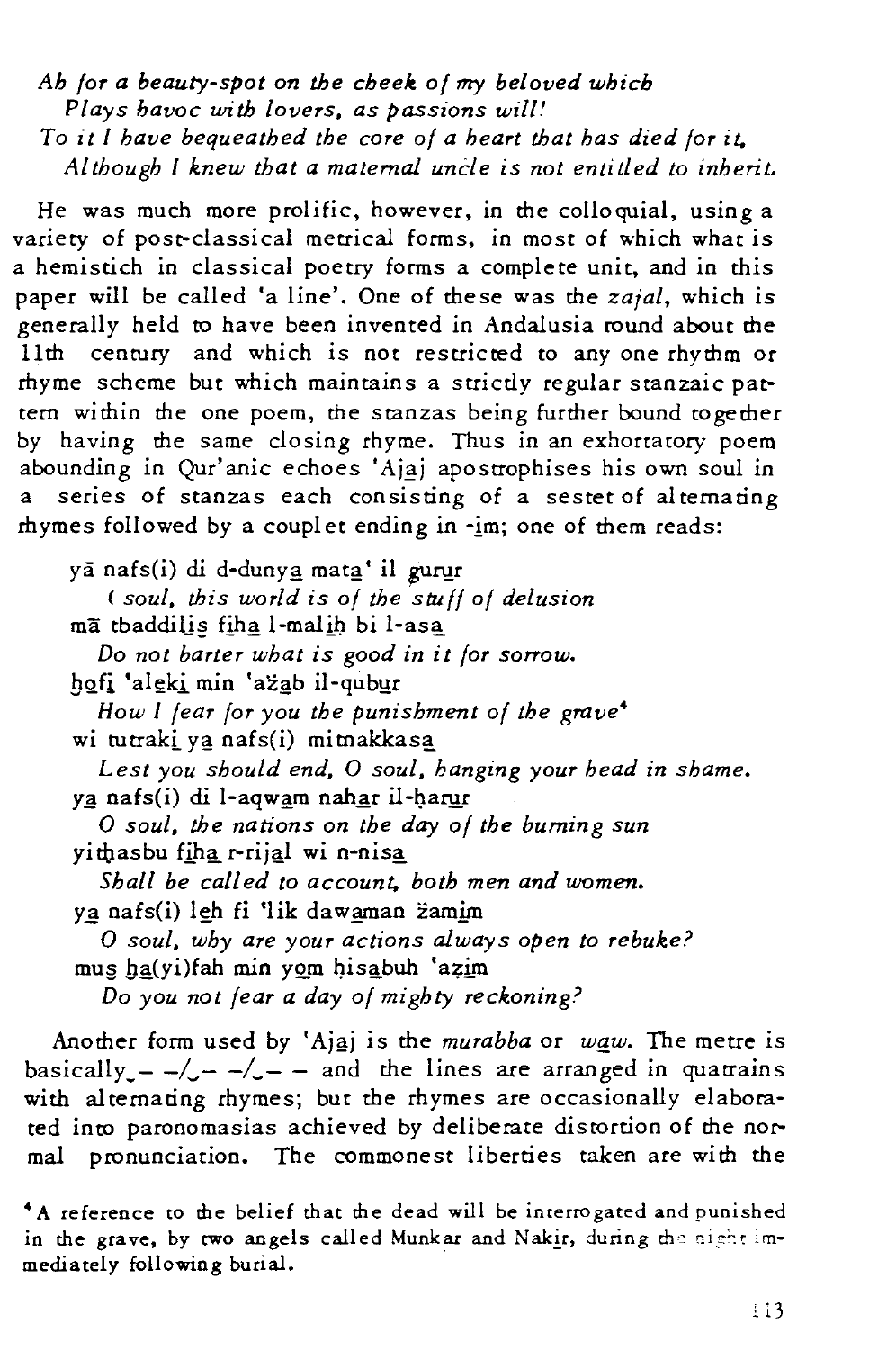quality and length of vowels and the gemination of consonants; advantage may even be taken of dialectal variations, 'i' and 'q' being made interchangeable on the strength that both may be pronounced 'g' even though this never happens in the same locality. The result is often a succession of riddles which audiences brought up on such mental gymnastics delight to solve, but which outsiders miss completely, assuming that the native artists are indulging in mere repetition. In the following example  $-$  part of a long poem by 'Ajaj praising God and warning man of his accountability  $-$  the correct form of the words used in the paronomasias is added, between square brackets, at the end of each line:

> ya 'abd(i) 'in kan hisabak [hisabak] o *man, if your account*  hafif ris 'addet naii *Is feather-light, you will be let in, saved.*  wi rabb il-halayiq hisabak [hass bik] *The Lord of Creation is aware of you.*  illi 'amin bih naji *The believer communes with Him.*   $w$  in kan  $z$ unubak kef ijbal [jibal] *But if your sins are like mountains,*  maskin ya tul 'ażabak *Poor man, how long will be your torment!*  malik yiqul lak kef ijbal [aqbal] .. *An angel will tell you: 'How can I admit [you]?*  suf fi jahannam 'azabak ['aza' bik] Go *seek in Hell some solace in you!'*

It is in the *mawwal* or *mawaliya*, however, that 'Ajaj displayed the greatest verve. This is a type of metrical composition,<sup>5</sup> usually sung, known to have existed at least since the 12th century A.D. Initially it consisted of a monorhyme quatrain of *basit,3* but over the centuries it has been expanded so as to produce fixed fonn poems with the following rhyme-schemes: aaaxa, aaazzza, or aaabcbcbczzza, the last line in the thirteen-line *mawwal* often having an internal 'z' rhyme as well. Furthermore, the elaboration of all rhyme-words into the paronomasias we have already encountered in the *murabba'* has become the rule rather than the exception.

<sup>5</sup> A fuller exposition of the development of the Egyptian *mawwal* is to appear in the *Journal* 0/ *Arabic Literature,* vol.8 (1977).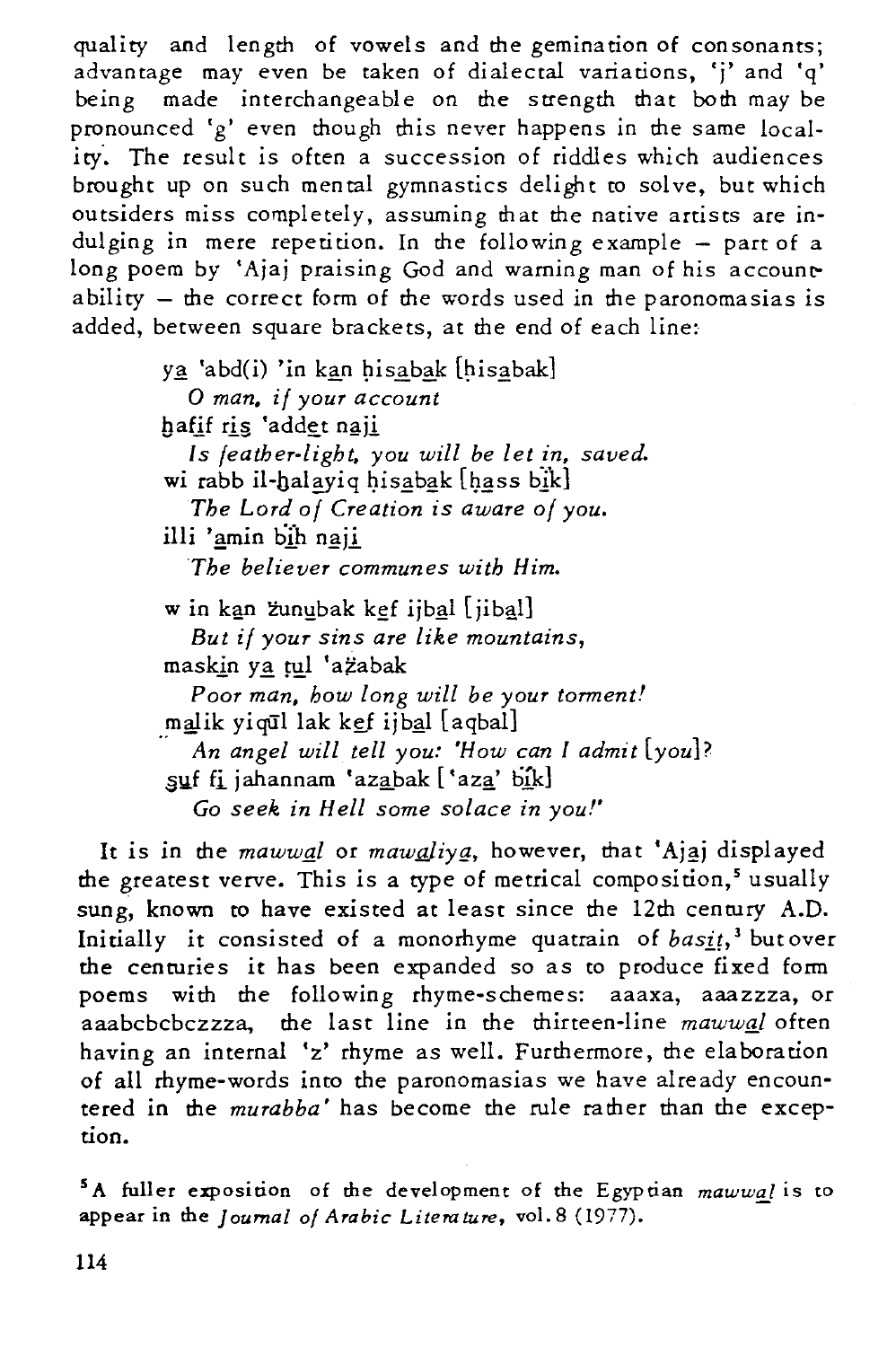'Ajaj has composed innumerable *mawwgjs,* especially of **the**  thirteen-'ine variety, his favousite themes being the praise of God and of the Prophet, somewhat hackneyed reflections on the wickedness of man, the corruption of society, and the vanity of worldly ambitions, and love-songs more often than not in the form of appeals to the physician to alleviate the pangs of unrequited passion. He is unique in that he has also used both the seven-line and the thirteen-line *mawwgl* as stanzas in long narratives, mosdy recounting stories of the prophets. He was fond of producing strings of *mawwgls* related in some formal way, as by having each mawwal start with a different letter of the alphabet. The following, which has a rather rare touch of humour, is one of a series of *maw*wals each of which incorporates a popular proverb in its last line:

ya hilw<sup>6</sup> ana hill (i) sadiq fi l-widad jarban [jarribni]

o *fair one,* / *am a true lover; in affection try me.* 

hudni habibak 'ana sayif hadak jarban [qurb bayyin]

*Make me your beloved, for* / *see in you a clear [disposition to] intimacy.* 

alfat wi qal li l-'awazil fil-watan jarban [jarru ben]

*He turned round and said: 'Trouble-makers at bome have caused a rift'.* 

 $fa$ -qult(i) luh ya habib kuff il-malam w inzur

*/ told him: 'Beloved, refrain from reproaching. and consider:*  min il-'awazil wi la tihsa hasud wi qarib

*From among trouble-makers, fear not the envious* or *the watchers;* 

w iskun fi bustan hali mn il-'ida winzur  $[w \text{ inzar}]$ *Dwell in a garden void of enemies, where you may be visited.* 

w asrif 'alek mal min 'ibbi kitir wirajib [wara jebi] */ shall spend on you much wealth* - *out of* my *bunched shirt,* 

*when my pocket has been emptied!* 

w illi yi 'ärdak 'adāyquh fi l-ma'as w inzur [w 'anžiruh] *Should anyone oppose you,* / *shall make life difficult for him, threaten him.* 

w armih 'ala tall(i) 'ali fi jabal wirajib [wara jubb] *Cast him on a high hill, on a mountain beyond a chasm.* 

alfat wi qāl li manis 'awiz j udud wi la barr [burr] *He turned round and said:* '/ *want neither coins nor grain;* 

6It is a convention in Arabic poetry, both classical and popular, to use the masculine gender in references to the beloved.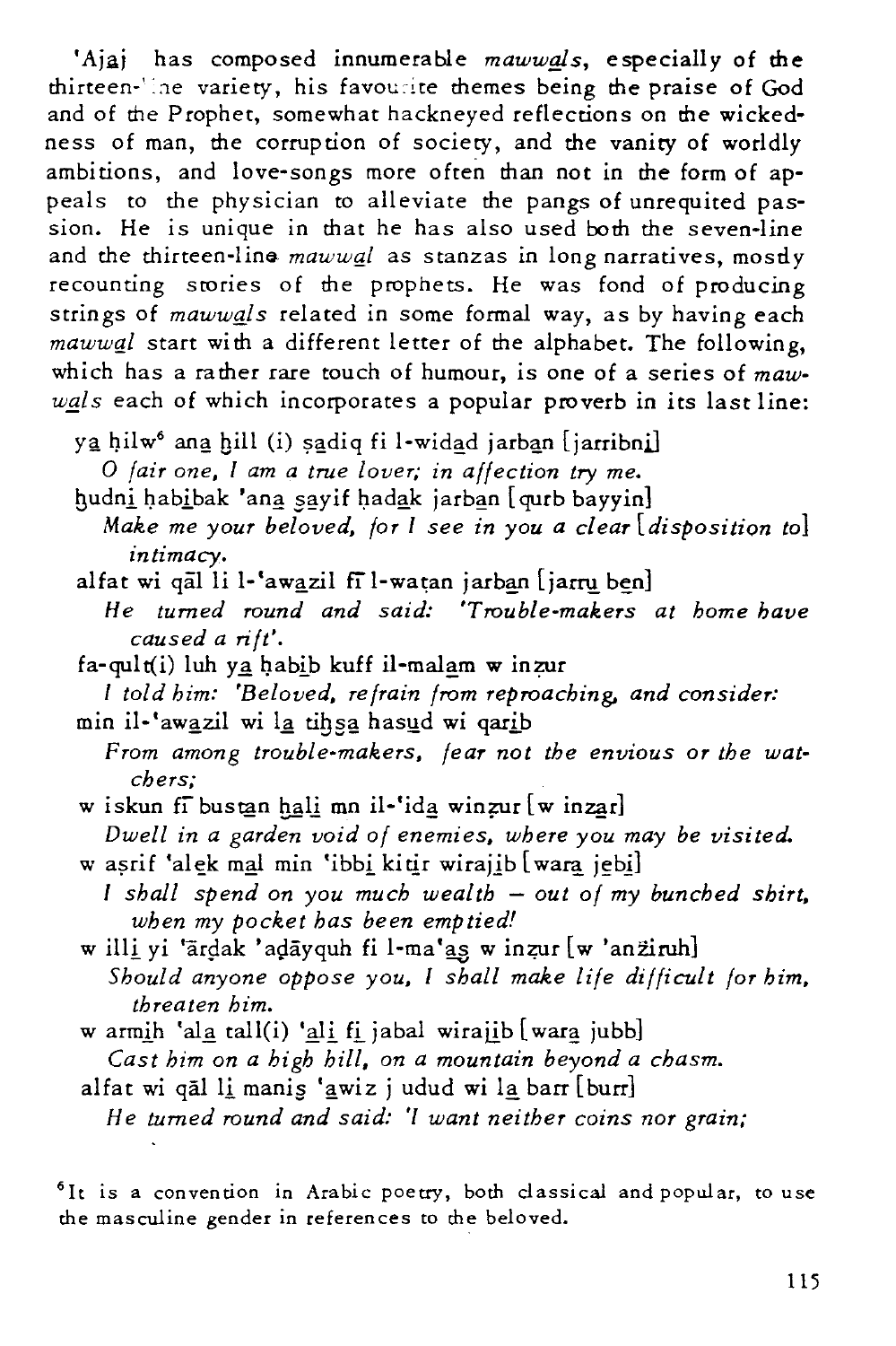la 'int aqablak wi la 'andi buhur wi la barr

*I* shall no longer meet you, nor have I sea or shore [for you to  $\overline{1}$ 

 $fa$ - qul t(i) luh ruh ma fiksi la her wi la barr [birr]

*So I said: 'Go, then! There is in you no goodness or generosity* 'umr id-dihan 'al-wabar lam yinfa 'il-jarban

*Ointment over fUT never cured the mangy."* 

For the diffusion of these compositions, 'Ajgj resorted to the printing press. Still in circulation are cheaply printed and undated booklets each consisting of between 40 and 50 pages, all issued by a printer in the vicinity of al-Azhar, called  $Sa'id'$ Ali l-Hususi; in my collection are six such booklets, into which are squeezed over 13,000 lines. According to one present-day professional singer, all that the author would get for one such booklet would be an initial payment by the printer of five to fifteen pounds. 'Ajaj seems also to have taught *his* art to others. It is indeed by word of mouth that many popular songs are transmi tted, the learner paying a few piastres for each addition to his stock-in-trade, whether or not his informant *is* also the originator of the song. I have not been able to ascertain whether 'Amj retailed *his* compositions in this way, but he did have devoted disciples. One Mahmud 'Abd al-Baqi related' that he had run away from home at the age of 11 and attached himself to 'Ajaj for three years  $-$  presumably paying his way by serving him - then remained in close association with him to the end of his days. He claimed to have memorised the contents of 39 *quires,* each holding more than 200 *mawwgls* by the master; and that after satisfying himself that his pupil was also able to compose, 'Ajaj gave him in 1934 a written certificate declaring him a master of the art and appointing him his deputy 'from Imbabih to *Jirjg',* a stretch of territory spanning six of Upper Egypt's eight provinces.

Such reminiscences by Mahmud 'Abd al-Bagi tally with those of others active in popular literature to *this* day. Are we to infer from 'Ajaj's own standing, the certificates he delivered, the appointments he made, that he was at the head of some nation-wide hierarchy, perhaps a guild-like organization? If any such *existed* once, there is no trace of *it* to-day. But even if the titles he bestowed has prestige value only, they imply that *his* own reputation was solid

7In an interview recorded in 1959 by the Folk Arts Centre in Cairo; I am indebted to the Centre and to its Director Mr. Husni Lutfi for supplying me with much valuable information.